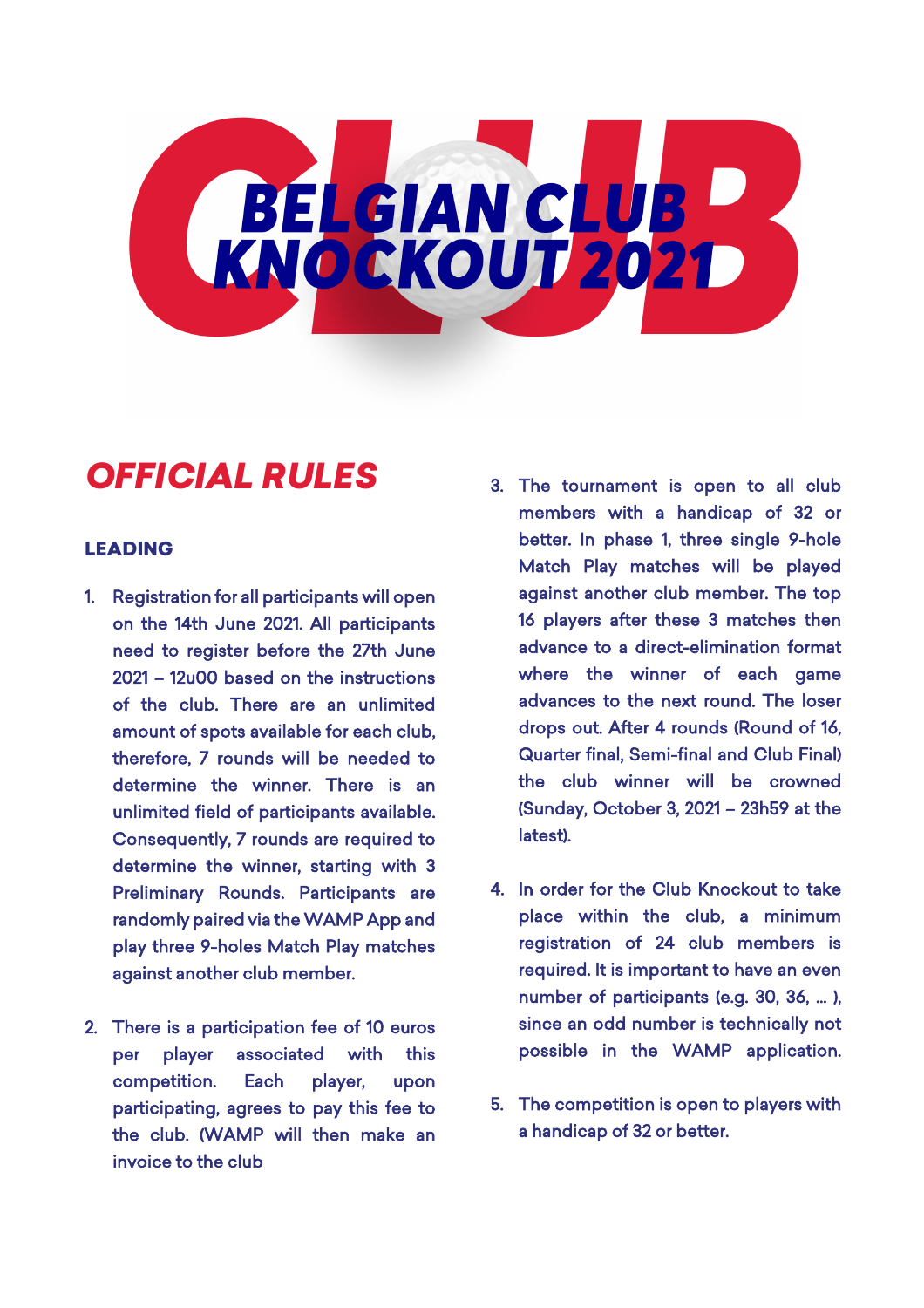- 6. Players who are members at more than one golf club, have to choose at which club they participate in the Club Knockout. For example, it is not possible to participate in the competition at both Club A and Club B. Ignoring this rule will result in disqualification.
- 7. Participants are responsible for recording their own tee times for each game. Opponent contact information will be made available through the WAMP app. They must meet the deadlines below (see no. 8).
- 8. The three Preliminary Rounds take place over a period of 8 weeks. The 'Round of 16' and the Quarter Final will each take place within a 2-week period. For the Semi Finals and Club Finals, there is one week each. Each game must be played at the latest date and time mentioned for each round. This means that all matches of the:
	- 'Pre-Rounds' (start: June 28) should be played before Sunday, August 22, 2021 (23h59).

Remark: "Pre-Round 3" can be played before "Pre-Round 2". All 3 matches must be played before Sunday, August 22.

- 'Round of 16' should be played before Sunday, September 5, 2021 (23h59)
- 'Round of 8' (Quarter Finals) should be played before Sunday, September 19, 2021 (23h59)
- 'Round of 4' (Club Semi-Finals) should be played before Sunday, September 26, 2021 (23h59)
- 'Round of 2' (Club Final) should be played before Sunday, October 3, 2021 (23h59)
- 9. Once the match is completed or at the latest before the end of each round, the winner is required to post the result of his/her match online via the WAMP App in order to advance to the next round. This is crucial in order for the WAMP App to manage the match and create the next round. If you have any questions or difficulties, please contact your club secretary or send an email to sophie@wearematchplay.com.
- 10. If, for any reason, you cannot challenge your opponent, please contact your club captain or email sophie@wearematchplay.com. After consultation, these bodies will consider the outcome of the match.
- 11. Match results are automatically updated on the WAMP App and are available on the BCKO website.

### RULES

- 12. It is the responsibility of each participant to know and follow the R&A and local golf rules.
- 13. Playing from different tees is permitted. The Playing Handicap will be adjusted according to the tee played.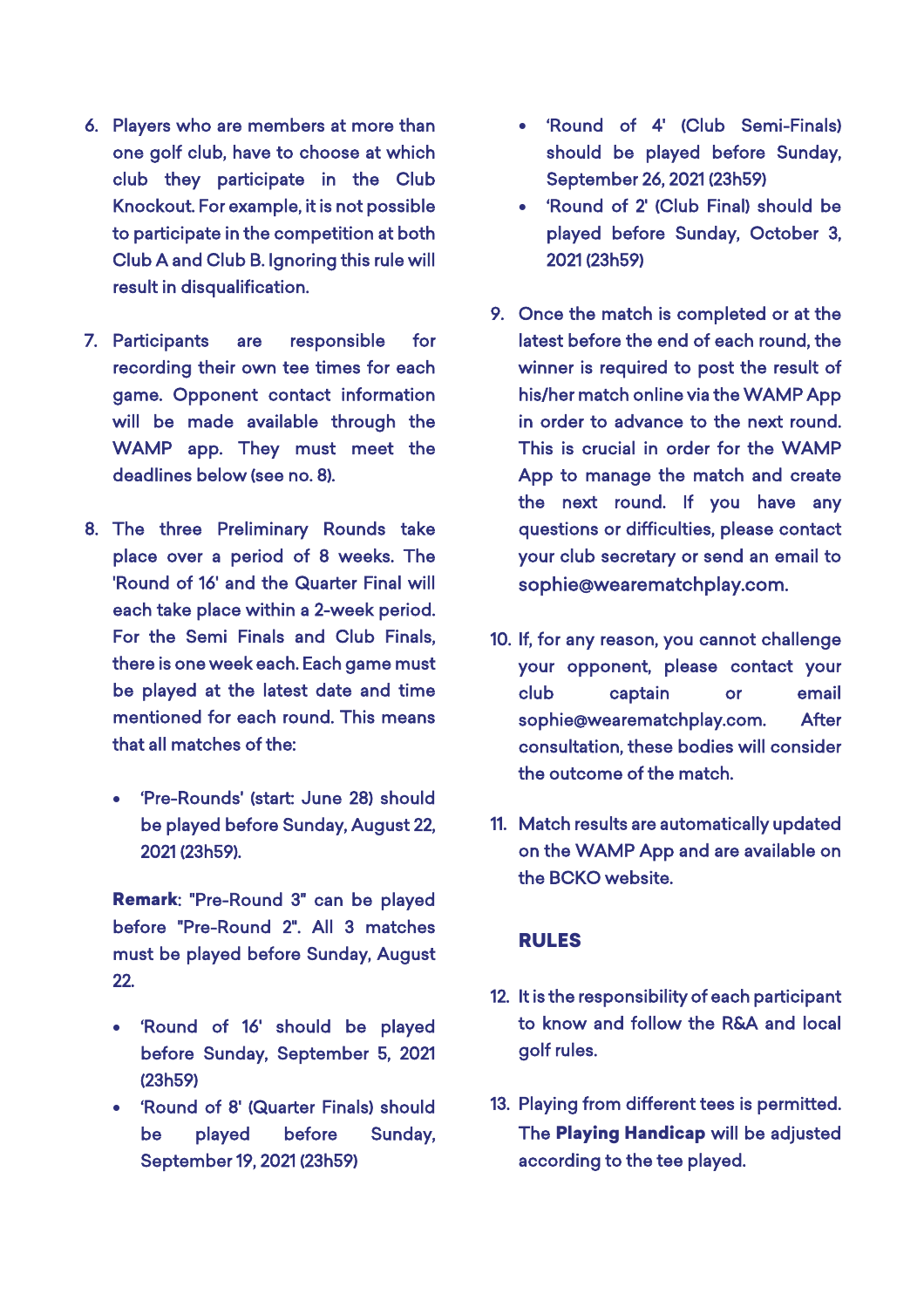14. The World Handicapping System (WHS) recommends for individual match play 100% of the difference between the Playing Handicaps. So, in a match between two players of Playing Handicap 12 and 20, the 12-handicapper gives the 20-handicapper eight strokes. These are given on holes with stroke index (read: difficulty) 1 through 8, based on an 18-hole course.

#### See example:

Since the match is only played over 9 holes, Player A (Playing Handicap 12) and Player B (Playing Handicap 20) can decide whether to play on the Front 9 or on the Back 9. Player B will thus only receive extra strokes on holes with a stroke index lower than or equal to 8. In the example above, this works out nicely to 4 strokes on the Front 9 and 4 strokes on the Back 9 (but this can vary in certain areas to e.g. 3 strokes on the Front 9 and 5 strokes on the Back 9).

The winner is the player who net (\*) wins the most holes over 9 holes. The match can also be won earlier because, for example, Player B wins the first 5 holes net, then the score is 5&4, and Player A cannot possibly win the match on the remaining 4 holes.

(\*) Net strokes = total number of strokes played (including penalties) minus number of strokes received

- 15. Prolonging a match has consequences for all following games. Therefore, prolonging the match schedule is not allowed under any circumstances. If the game has not been completed before the deadline of the direct elimination rounds, the participant can agree to forfeit. In case of disagreement between both parties, the club will decide upon the outcome through a coin flip. The participant at the top of the match schedule will be heads, the participant at the bottom will be tails.
- 16. If a participant is unable to finish a match and resigns, the opponent will move on to the next round.
- 17. In case of a participant being 5 to 15 minutes late at his/her tee time, 2 penalty strokes will be added. If a participant is more than 15 minutes late or he/she does not show up, a disqualification will follow.
- 18. The official round has 9 holes. Discontinuation of the match, due to bad weather or any other reason, needs to be agreed upon by both parties and well thought through. If the match, for any reason, cannot be resumed on a mutually agreed time (that same day), or cannot be played before the deadline of that round, the participant with the last intermediate score will win.
- 19. During the pre-rounds the following rules apply: 1. Win: 2 - Square: 1 - Lose: 0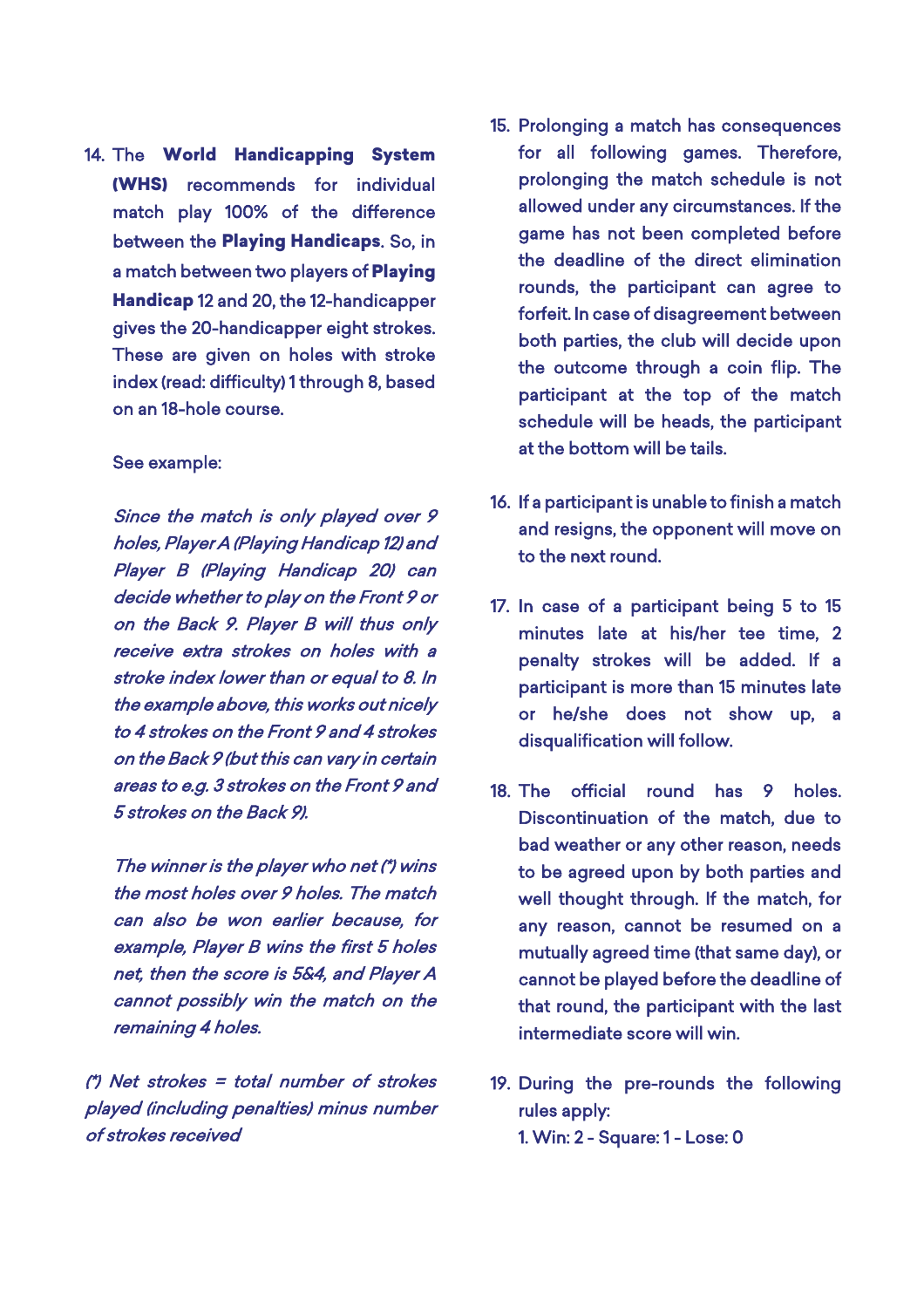2. In case of a tie, the players will be ranked according to their end scores of Match Play. So, players with the most UPS will move on to the next round. 3. If there is still a tie after this, a coinflip will be done (by the WAMP system).

20. During the 'Round of 16', the quarterfinal, semi-final and club final, the following rules apply:

In case of a tie after 9 holes, the match will continue to be played in Sudden Death format, the first player to win a hole will win the match. The winner will submit the final score '1 UP' in the App (without entering the details in the card).